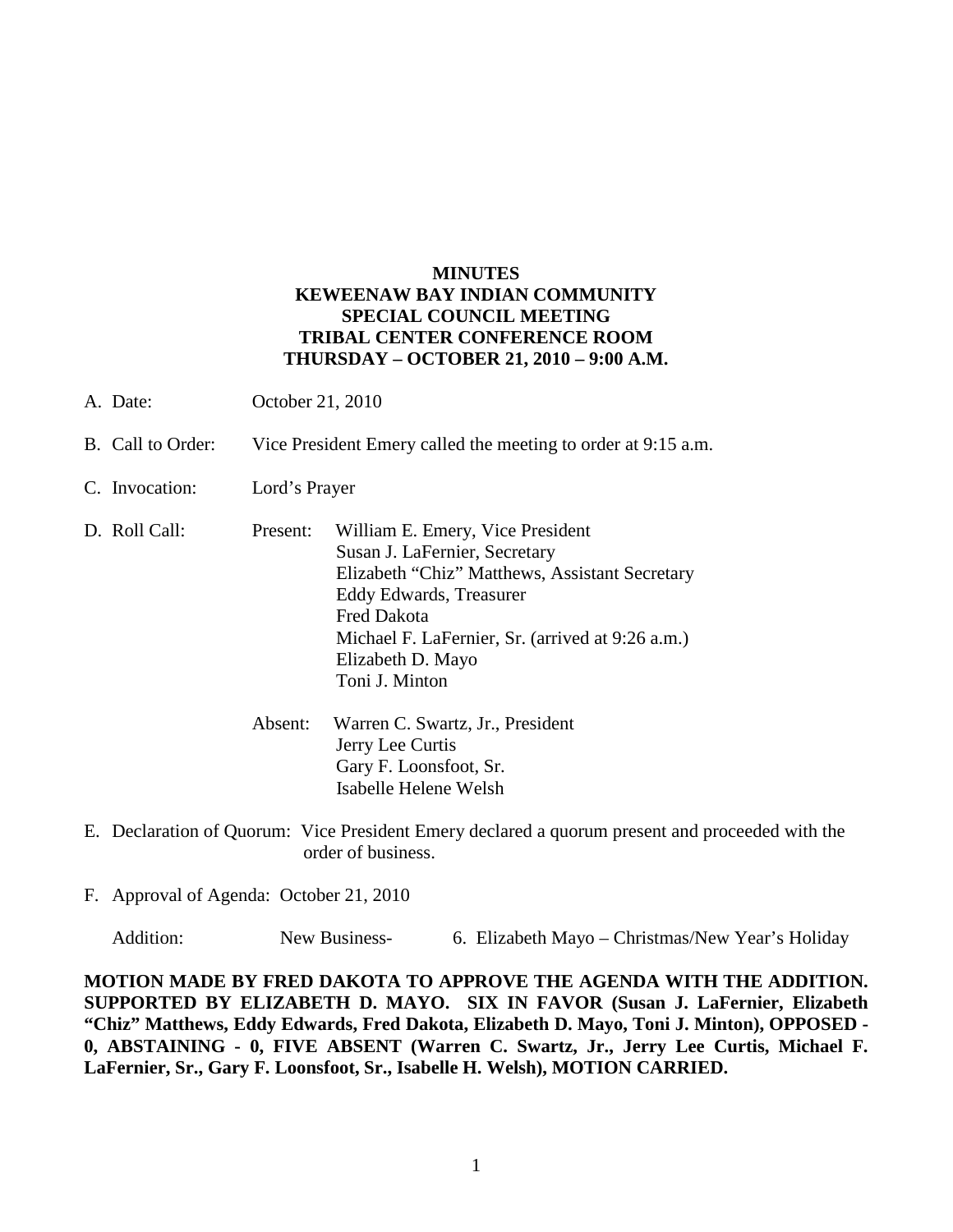- G. For Your Information:
	- 1. Survey Report for Ojibwa Community College and Preschool (The CEO will address the issues)
	- 2. Susan LaFernier, Secretary Presentation Hammer Stone Gift the stone will be placed on display in the case provided by the Cultural Committee

## **Mike LaFernier, Sr. arrived at 9:26 a.m.**

- H. Old Business:
	- 1. Larry Denomie III, CEO/Amy St. Arnold, Education Director Draft Ojibwa Community College (OCC) MOA – the college needs the MOA approved so they can access their money to operate.

Changes to the MOA draft will be submitted to OCC today.

## **Break: 9:45 – 9:50 a.m.**

- I. New Business:
	- 1. Tom Lofquist, Park and Marina Caretaker Plow Truck Bids (3)

**MOTION MADE BY EDDY EDWARDS TO APPROVE THE BID FROM COPPER COUNTRY FORD FOR THE 2011 F-250 TRUCK WITH A PLOW IN THE AMOUNT OF \$28,250.00. SUPPORTED BY MICHAEL F. LAFERNIER, SR. SEVEN IN FAVOR (Susan J. LaFernier, Elizabeth "Chiz" Matthews, Eddy Edwards, Fred Dakota, Michael F. LaFernier, Sr., Elizabeth D. Mayo, Toni J. Minton), OPPOSED - 0, ABSTAINING - 0, FOUR ABSENT (Warren C. Swartz, Jr., Jerry Lee Curtis, Gary F. Loonsfoot, Sr., Isabelle H. Welsh), MOTION CARRIED.** 

- 2. Jason Ayres, Realty Officer
	- a) Resolution KB-1781-2010 Transfer Myrtle H. Tolonen Residential Lease to Cheryl L. Denomie and Donald K. Denomie

**MOTION MADE BY ELIZABETH D. MAYO TO APPROVE RESOLUTION KB-1781-2010 CHERYL L. DENOMIE RESIDENTIAL LEASE. SUPPORTED BY TONI J. MINTON. SEVEN IN FAVOR (Susan J. LaFernier, Elizabeth "Chiz" Matthews, Eddy Edwards, Fred Dakota, Michael F. LaFernier, Sr., Elizabeth D. Mayo, Toni J. Minton), OPPOSED - 0, ABSTAINING - 0, FOUR ABSENT (Warren C. Swartz, Jr., Jerry Lee Curtis, Gary F. Loonsfoot, Sr., Isabelle H. Welsh), MOTION CARRIED.**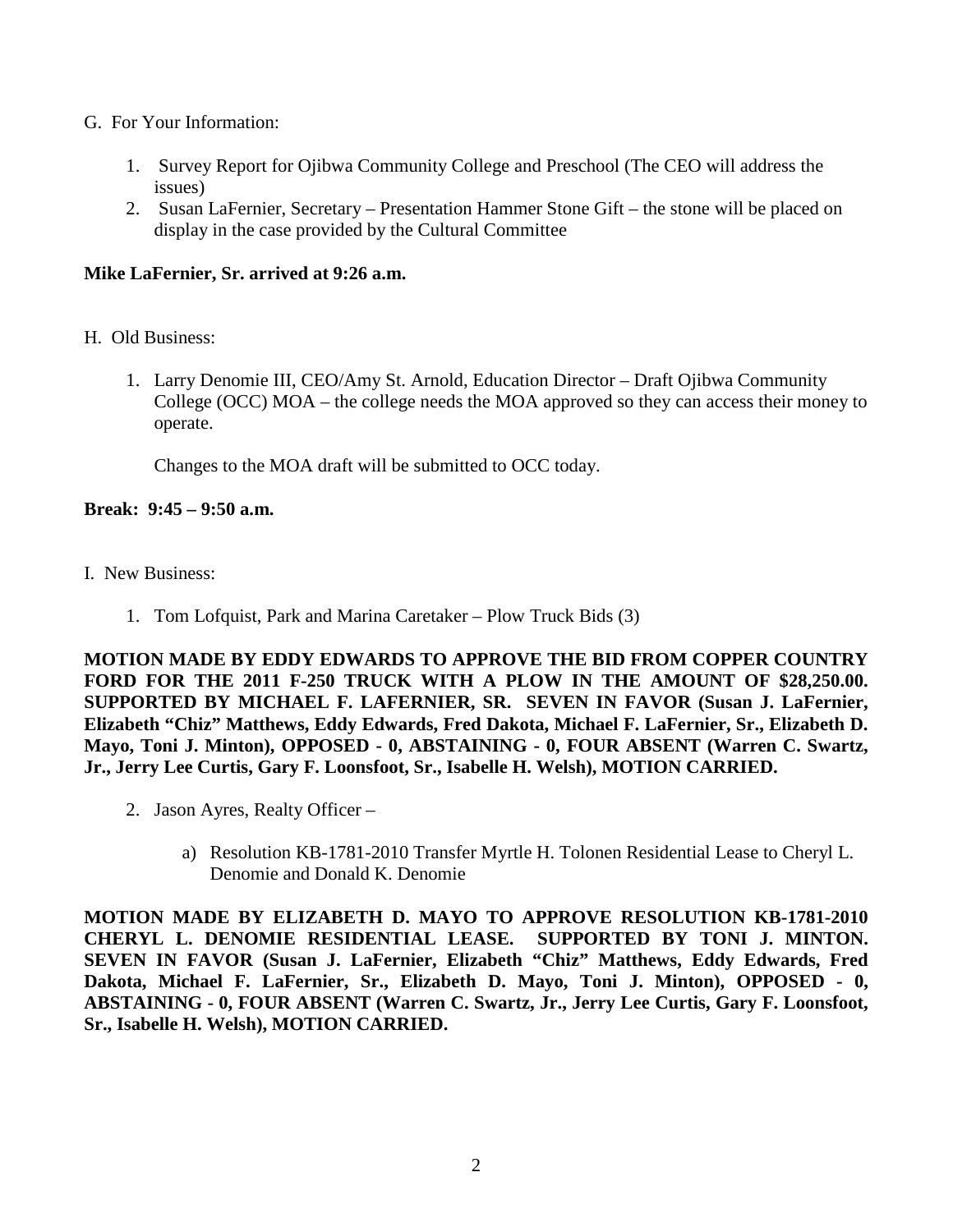b) Resolution KB-1782-2010 Fred J. Cote Residential Lease

**MOTION MADE BY MICHAEL F. LAFERNIER, SR. TO APPROVE RESOLUTION KB-1782- 2010 FRED J. COTE RESIDENTIAL LEASE. SUPPORTED BY FRED DAKOTA. SEVEN IN FAVOR (Susan J. LaFernier, Elizabeth "Chiz" Matthews, Eddy Edwards, Fred Dakota, Michael F. LaFernier, Sr., Elizabeth D. Mayo, Toni J. Minton), OPPOSED - 0, ABSTAINING - 0, FOUR ABSENT (Warren C. Swartz, Jr., Jerry Lee Curtis, Gary F. Loonsfoot, Sr., Isabelle H. Welsh), MOTION CARRIED.** 

c) Resolution KB-1783-2010 Charles W. Gauthier Residential Lease Modification

**MOTION MADE BY ELIZABETH D. MAYO TO APPROVE RESOLUTION KB-1783-2010 CHARLES W. GAUTHIER RESIDENTIAL LEASE MODIFICATION. SUPPORTED BY MICHAEL F. LAFERNIER, SR. SEVEN IN FAVOR (Susan J. LaFernier, Elizabeth "Chiz" Matthews, Eddy Edwards, Fred Dakota, Michael F. LaFernier, Sr., Elizabeth D. Mayo, Toni J. Minton), OPPOSED - 0, ABSTAINING - 0, FOUR ABSENT (Warren C. Swartz, Jr., Jerry Lee Curtis, Gary F. Loonsfoot, Sr., Isabelle H. Welsh), MOTION CARRIED.**

> d) Resolution KB-1784-2010 Thomas E. Chosa, Jr. and Brandy L. Chosa Recreational Lease Renewal

**MOTION MADE BY ELIZABETH D. MAYO TO APPROVE RESOLUTION KB-1784-2010 THOMAS E. CHOSA, JR. AND BRANDY L. CHOSA RECREATIONAL LEASE RENEWAL. SUPPORTED BY MICHAEL F. LAFERNIER, SR. SEVEN IN FAVOR (Susan J. LaFernier, Elizabeth "Chiz" Matthews, Eddy Edwards, Fred Dakota, Michael F. LaFernier, Sr., Elizabeth D. Mayo, Toni J. Minton), OPPOSED - 0, ABSTAINING - 0, FOUR ABSENT (Warren C. Swartz, Jr., Jerry Lee Curtis, Gary F. Loonsfoot, Sr., Isabelle H. Welsh), MOTION CARRIED.** 

[Return to Old Business #1.] - OCC MOA reviewed line by line

[Old Business]

2. Toni Minton – Effective Date Clarification on Student Sovereign Fund Motion 10/18/10

**MOTION MADE BY TONI J. MINTON TO ADD AN EFFECTIVE DATE TO THE STUDENT SOVEREIGN FUND AMENDMENT AS FALL SEMESTER, OCTOBER 1, 2010, FOR GOGEBIC COUNTY AND BMCC IMMERSION STUDENTS. SUPPORTED BY SUSAN J. LAFERNIER. SEVEN IN FAVOR (Susan J. LaFernier, Elizabeth "Chiz" Matthews, Eddy Edwards, Fred Dakota, Michael F. LaFernier, Sr., Elizabeth D. Mayo, Toni J. Minton), OPPOSED - 0, ABSTAINING - 0, FOUR ABSENT (Warren C. Swartz, Jr., Jerry Lee Curtis, Gary F. Loonsfoot, Sr., Isabelle H. Welsh), MOTION CARRIED.**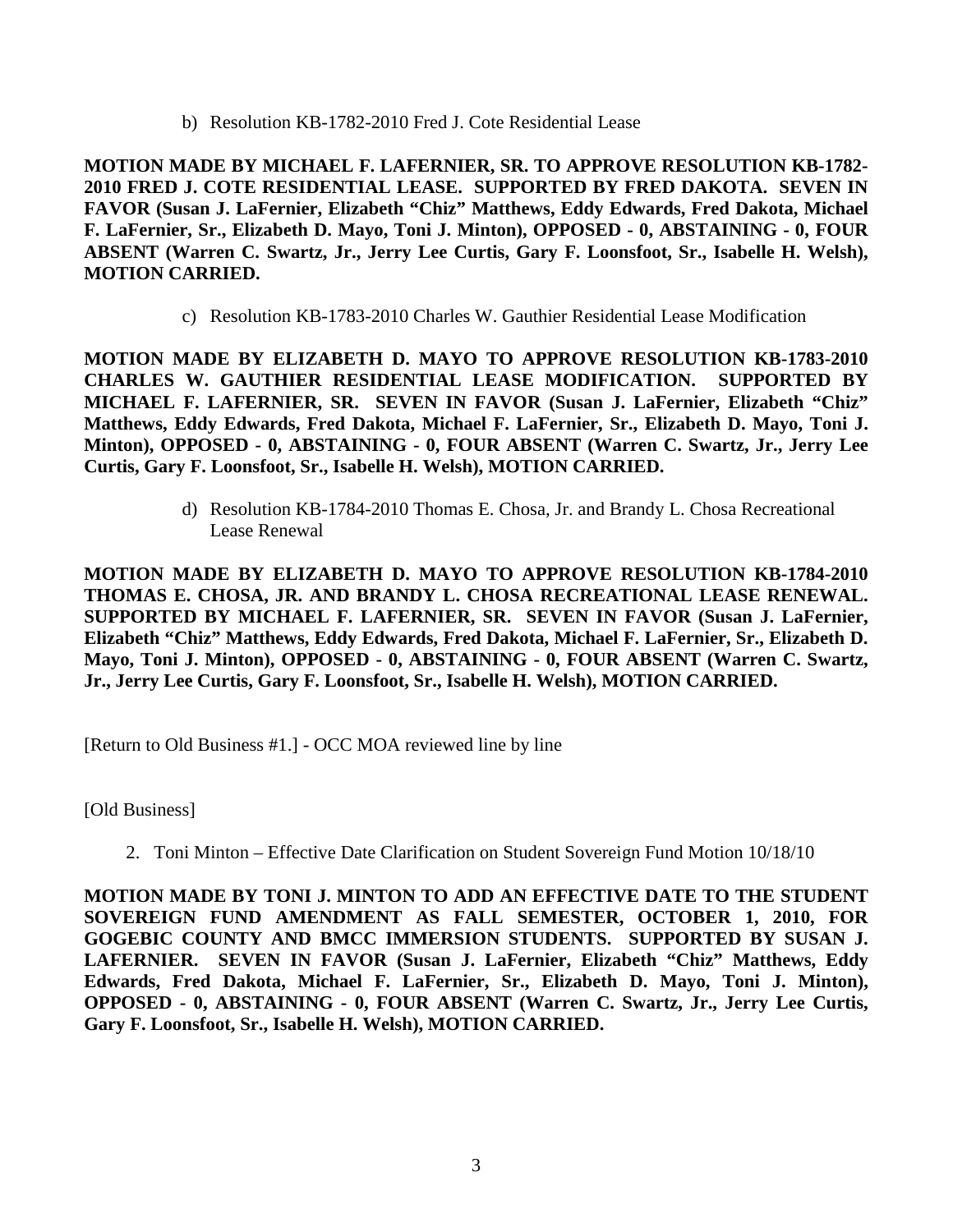[New Business]

3. Gerry Cadeau, Slot Supervisor – Removal/Install (2) WMS Participation Machines for Baraga and Marquette Properties (approved by Gaming Commission 10/13/10)

**MOTION MADE BY EDDY EDWARDS TO APPROVE THE REMOVAL/INSTALL OF TWO WMS PARTICIPATION MACHINES FOR BARAGA AND MARQUETTE PROPERTIES. SUPPORTED BY MICHAEL F. LAFERNIER, SR. SIX IN FAVOR (Susan J. LaFernier, Elizabeth "Chiz" Matthews, Eddy Edwards, Fred Dakota, Michael F. LaFernier, Sr., Toni J. Minton), OPPOSED - 0, ABSTAINING - 0, FIVE ABSENT (Warren C. Swartz, Jr., Jerry Lee Curtis, Gary F. Loonsfoot, Sr., Elizabeth D. Mayo, Isabelle H. Welsh), MOTION CARRIED.** 

(Elizabeth Mayo is out of the room)

4. Derek Sever, Radio Station Manager – Presentation on Marketron Proposal

**MOTION MADE BY EDDY EDWARDS TO APPROVE THE MARKETRON PROPOSAL FOR THE VISUAL TRAFFIC SUITE SOFTWARE FIVE-YEAR CONTRACT AT \$745.00 PER STATION (ONE TIME FEE). SUPPORTED BY MICHAEL F. LAFERNIER, SR. SEVEN IN FAVOR (Susan J. LaFernier, Elizabeth "Chiz" Matthews, Eddy Edwards, Fred Dakota, Michael F. LaFernier, Sr., Elizabeth D. Mayo, Toni J. Minton), OPPOSED - 0, ABSTAINING - 0, FOUR ABSENT (Warren C. Swartz, Jr., Jerry Lee Curtis, Gary F. Loonsfoot, Sr., Isabelle H. Welsh), MOTION CARRIED.**

5. Elizabeth Mayo – Christmas/New Year's Holiday

**MOTION MADE BY ELIZABETH D. MAYO TO APPROVE THE 2010 CHRISTMAS HOLIDAY AS DECEMBER 23, 24, AND 27 AND THE NEW YEAR'S HOLIDAY AS DECEMBER 30 AND 31. SUPPORTED BY FRED DAKOTA. SEVEN IN FAVOR (Susan J. LaFernier, Elizabeth "Chiz" Matthews, Eddy Edwards, Fred Dakota, Michael F. LaFernier, Sr., Elizabeth D. Mayo, Toni J. Minton), OPPOSED - 0, ABSTAINING - 0, FOUR ABSENT (Warren C. Swartz, Jr., Jerry Lee Curtis, Gary F. Loonsfoot, Sr., Isabelle H. Welsh), MOTION CARRIED.** 

6. Pauline Spruce, Personnel/Larry Denomie III, CEO – Department Head Reclassifications (3)

Maintenance Director Reclassification – Change from Grade 9 to a Grade 11

**MOTION MADE BY EDDY EDWARDS TO RECLASSIFY THE MAINTENANCE DIRECTOR POSITION TO A GRADE 11 AND RAISE THE CURRENT DIRECTOR'S WAGE TO \$23.37. SUPPORTED BY MICHAEL F. LAFERNIER, SR. TWO IN FAVOR (Eddy Edwards, Michael F. LaFernier, Sr.), FIVE OPPOSED (Susan J. LaFernier, Elizabeth "Chiz" Matthews, Fred Dakota, Elizabeth D. Mayo, Toni J. Minton), ABSTAINING - 0, FOUR ABSENT (Warren C. Swartz, Jr., Jerry Lee Curtis, Gary F. Loonsfoot, Sr., Isabelle H. Welsh), MOTION DEFEATED.**